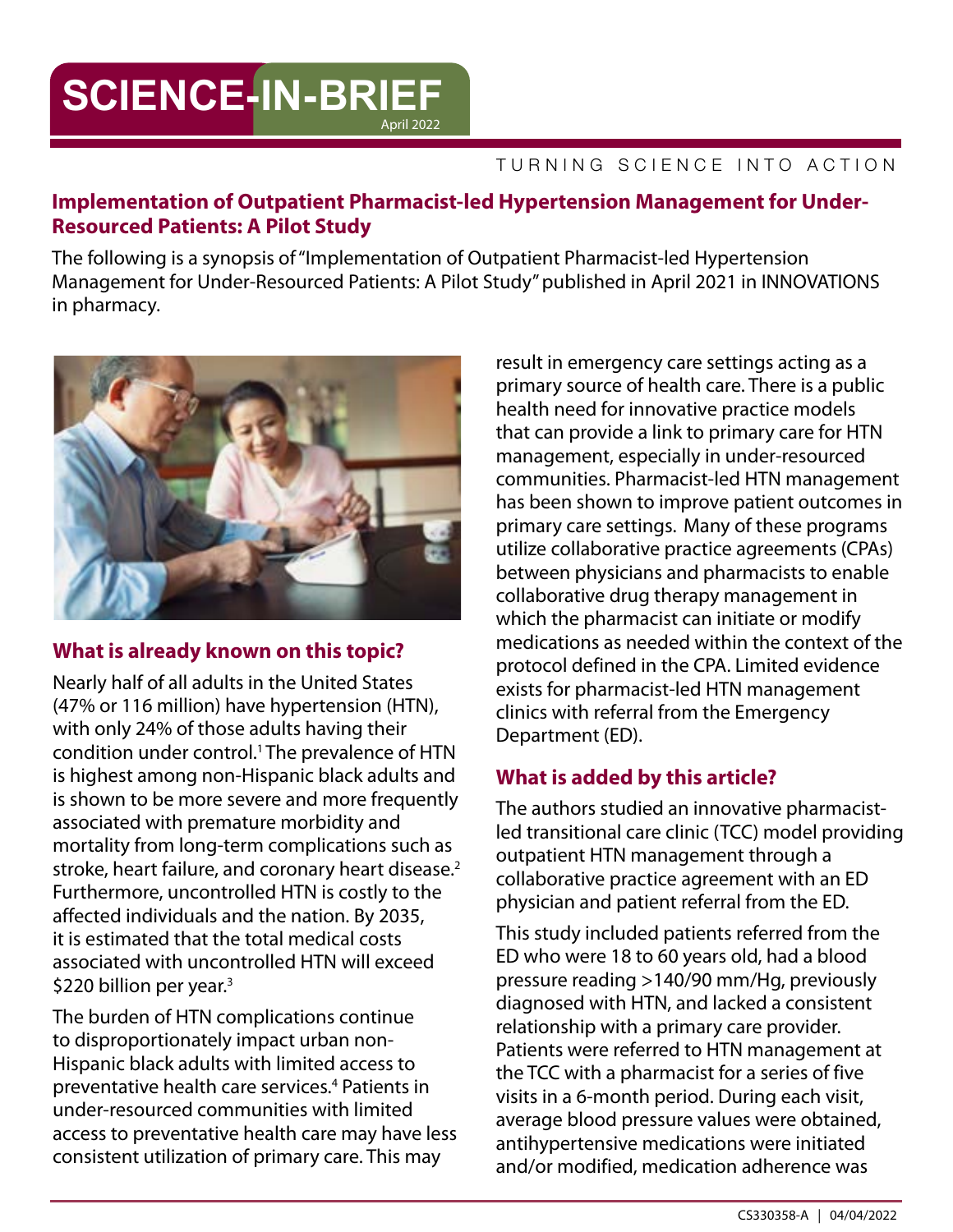assessed, and lifestyle interventions were also discussed if needed. Additionally, pharmacists expressed the importance of continuous follow-up with a primary care provider for longterm HTN management at each visit and a point-of-care lipid panel was completed at the first and last visit of the intervention.



The study included 116 patients enrolled from May 2017 to August 2018. Most of the patients were African American adults (97.8%). About half (52.3%) of the patients were not taking any antihypertensive medications at enrollment. Findings demonstrated a significant reduction in systolic blood pressure (-22 mmHg) between TCC pharmacist visits one and two, with reductions maintained through five visits for patients who remained in the study. Additionally, patients who completed five visits achieved blood pressure goal with an average systolic blood pressure of 139 mmHg and diastolic blood pressure of 90 mmHg.

### **What are the implications of these findings?**

Patients with uncontrolled HTN require ongoing, long-term management services that EDs are not equipped to provide. However, using EDs as an opportunity to connect patients to primary care could improve HTN management. Effective transitional care is

needed to help manage HTN in patients who are currently not receiving active primary care. Considering pharmacist's various roles in health care, a promising approach to decrease the prevalence of uncontrolled hypertension, is to utilize pharmacists as a transition point for referral to primary care after patients are discharged from the ED. This unique model provides evidence that collaborative drug therapy management can be effective at managing HTN in under-resourced communities. More opportunities exist to test innovative referral pathways outside of traditional medical settings to engage patients with uncontrolled HTN that are not receiving regular care.

### **Resources**

**Centers for Disease Control and Prevention** [Pharmacists' Patient Care Process Approach](https://www.cdc.gov/dhdsp/evaluation_resources/guides/pharmacists_patient_care.htm)  [Guide](https://www.cdc.gov/dhdsp/evaluation_resources/guides/pharmacists_patient_care.htm)

**Centers for Disease Control and Prevention** [Using the Pharmacists' Patient Care Process to](https://www.cdc.gov/dhdsp/pubs/docs/pharmacist-resource-guide.pdf)  [Manage High Blood Pressure: A Resource Guide](https://www.cdc.gov/dhdsp/pubs/docs/pharmacist-resource-guide.pdf)  [for Pharmacists](https://www.cdc.gov/dhdsp/pubs/docs/pharmacist-resource-guide.pdf)

**Centers for Disease Control and Prevention** [Advancing Team-Based Care Through](https://www.cdc.gov/dhdsp/pubs/docs/CPA-Team-Based-Care.pdf)  [Collaborative Practice Agreements](https://www.cdc.gov/dhdsp/pubs/docs/CPA-Team-Based-Care.pdf)